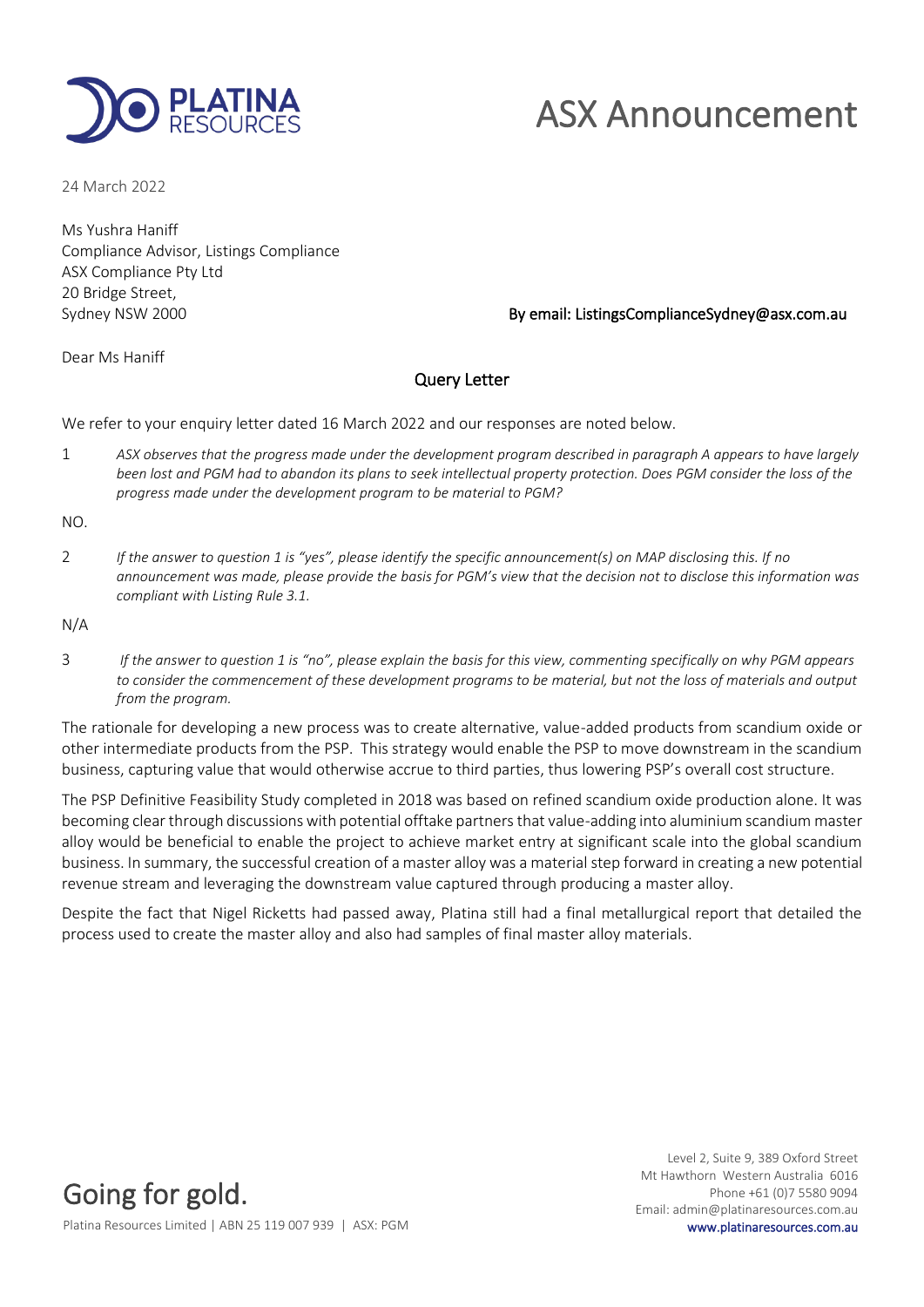

4 *ASX observes that the Announcement (paragraph B) makes no reference to formalising, or commencing to formalise, intellectual property protection, is PGM of the view that the information contained in the Announcement is information material enough to be given to ASX under Listing Rule 3.1.?*

Whilst the announcement doesn't detail any plans for intellectual property protection, it does highlight that a potentially patentable manufacturing process for producing aluminium-scandium master alloy has been developed. This is a material step forward for implementing the strategy outlined in the ASX release, "New Initiatives to Advance the Scandium Project", 6th September 2021. The headline did state it was a "Positive Step Towards Creating Valuable IP for Aluminium-Scandium Master Alloy production". Platina decided to defer the intellectual property application process until further larger scale tests were completed to confirm that the manufacturing process was robust and to expand the possible scope of the intellectual property.

5 *Do the developments referred to in the Announcement currently:*

*5.1 confer PGM with any enforceable and exclusive rights?*

*5.2 have any material impact on any material agreements between PGM and any third parties?*

*5.3 represent an asset that is reflected on PGM's balance sheet? If so, please provide details.*

No to all the three questions.

6 *Is the program described in the Announcement distinct from PGM's initiative with Swinburne University of Technology (as described in paragraph C)? If so, please provide further details on any differences and PGM's entitlement to any intellectual property developed from the Swinburne University of Technology initiative.*

The program at Swinburne University of Technology is a fundamental study of the reaction mechanisms between Al and Mg metal with rare earth element oxides, including scandium oxide. This study is aimed at understanding the science underlying the process that Platina has identified working with Grandfield Technology to produce aluminiumscandium master alloy, as described in the release dated 6th September 2021. Platina would be entitled to any intellectual property developed, under the terms of the agreement between Swinburne and the other parties.

Platina is therefore continuing the process development of novel technology for the manufacture of aluminiumscandium master alloy after the break from mid 2019 to late 2021 described in our previous letter dated 4th March 2022.

7. *Please confirm that PGM is complying with the Listing Rules and, in particular, Listing Rule 3.1.*

Yes, the Company confirms that it is in compliance with ASX Listing Rules and, in particular, Listing Rule 3.1.

8. *Please confirm that PGM's responses to the questions above have been authorised and approved in accordance with its published continuous disclosure policy or otherwise by its board or an officer of PGM with delegated authority from the board to respond to ASX on disclosure matters.*

The Company confirms that the responses to the questions above have been authorised and approved by the Board.

Yours sincerely

Paul Jurman Company Secretary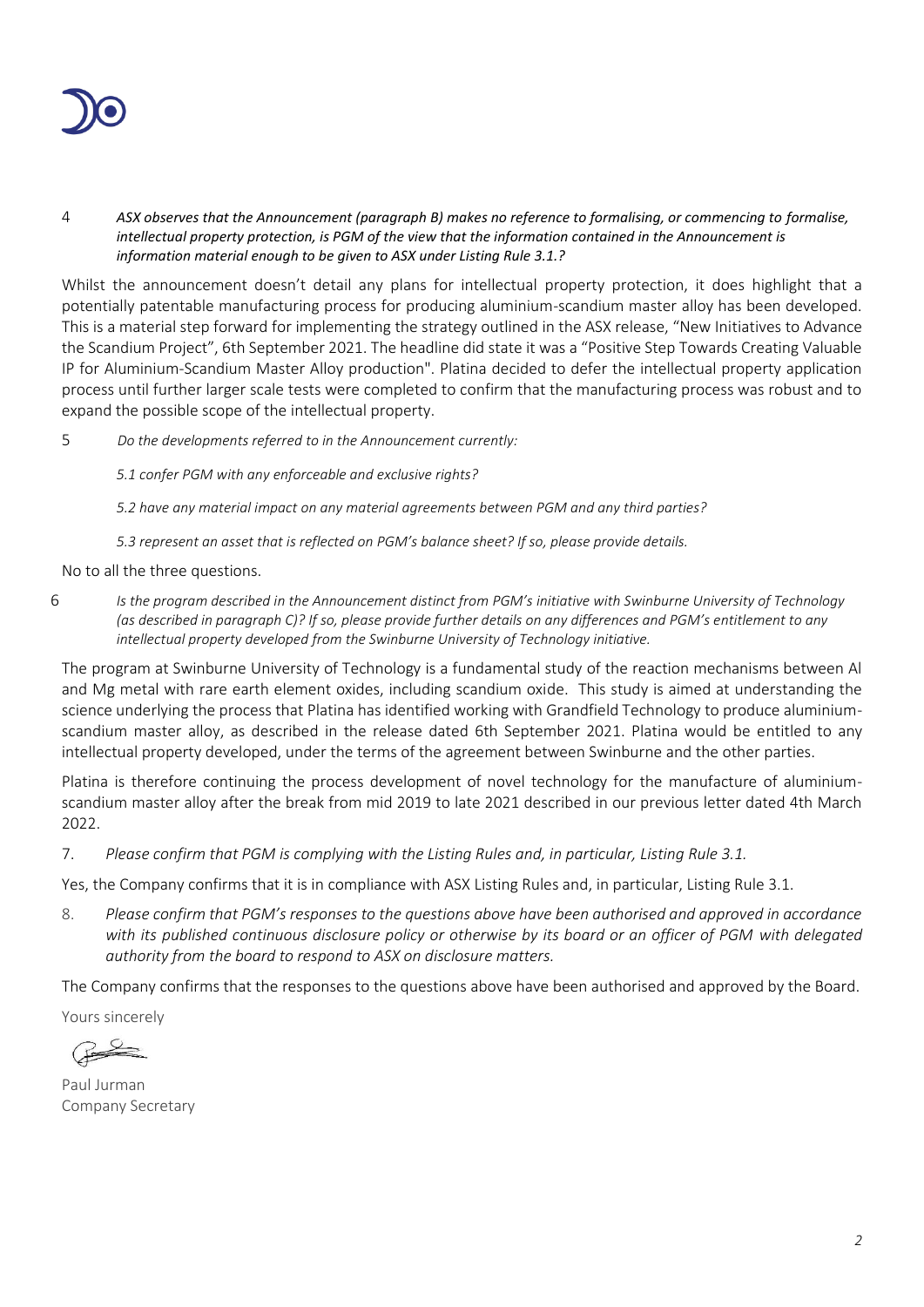

16 March 2022

Reference: 48067

Mr Paul Jurman Company Secretary Platina Resources Limited Suite 9, Level 2, 389 Oxford St Mount Hawthorn, WA 6016

By email: jurmanp@crcpl.com.au

Dear Mr Jurman

## **Platina Resources ('PGM'): Query Letter**

ASX refers to the following:

<span id="page-2-0"></span>A. PGM's announcement titled "Master Alloy Development Program Successfully Completed" released on the ASX Market Announcements Platform (**'MAP**') on 17 December 2018, which disclosed (relevantly, emphasis added) that:

*"Test work has been under way since August 2018 to develop proprietary master alloy production procedures. Conversion of the scandium oxide produced from mining and processing operations into aluminium scandium master alloy is a critical, value-adding part of the supply chain in manufacturing aluminium scandium alloys for end-users.* 

*The test work on master alloy production has been conducted at relatively small scale and has focussed on producing master alloy from scandium oxide, but also from intermediate products from the PSP flowsheet developed for the recently completed Definitive Feasibility Study ("DFS").* 

*The small scale work has concluded and it has been demonstrated that the procedure developed as part of the test work program can reliably produce 2% scandium-aluminium master alloy from either scandium oxide or from intermediate products in the flowsheet developed in the DFS test work program. Further details are unable to be released at this time whilst Platina examines options for intellectual property protection for the processes developed."*

<span id="page-2-1"></span>B. PGM's announcement titled "Positive Step Towards Creating Valuable IP for Aluminium – Scandium Master Alloy Production" (the '**Announcement**') released on MAP on 16 February 2022, which disclosed (relevantly, emphasis added) that:

*"[PGM] intellectual property development program has produced a new high-grade, aluminiumscandium master alloy that it believes will be attractive to end users…*

*The aim of the program is to develop a proprietary process for the production of value-added, aluminium-scandium master alloy. The tests have demonstrated the successful conversion of scandium oxide into scandium aluminide with high recoveries, producing micro-structures that are the same as commercially available aluminium scandium master alloys (see Figure 1). The high-grade master alloy has also successfully been diluted back down to a standard commercial grade of 2% scandium.* 

<span id="page-2-2"></span>C. PGM's Quarterly Activities Report for the period ending 31 December 2021 and released on MAP on 31 January 2022, which disclosed that:

*"During the quarter, Platina commenced a number of initiatives to unlock the value in the PSP including: A master alloy production and intellectual property development program at Swinburne University…"*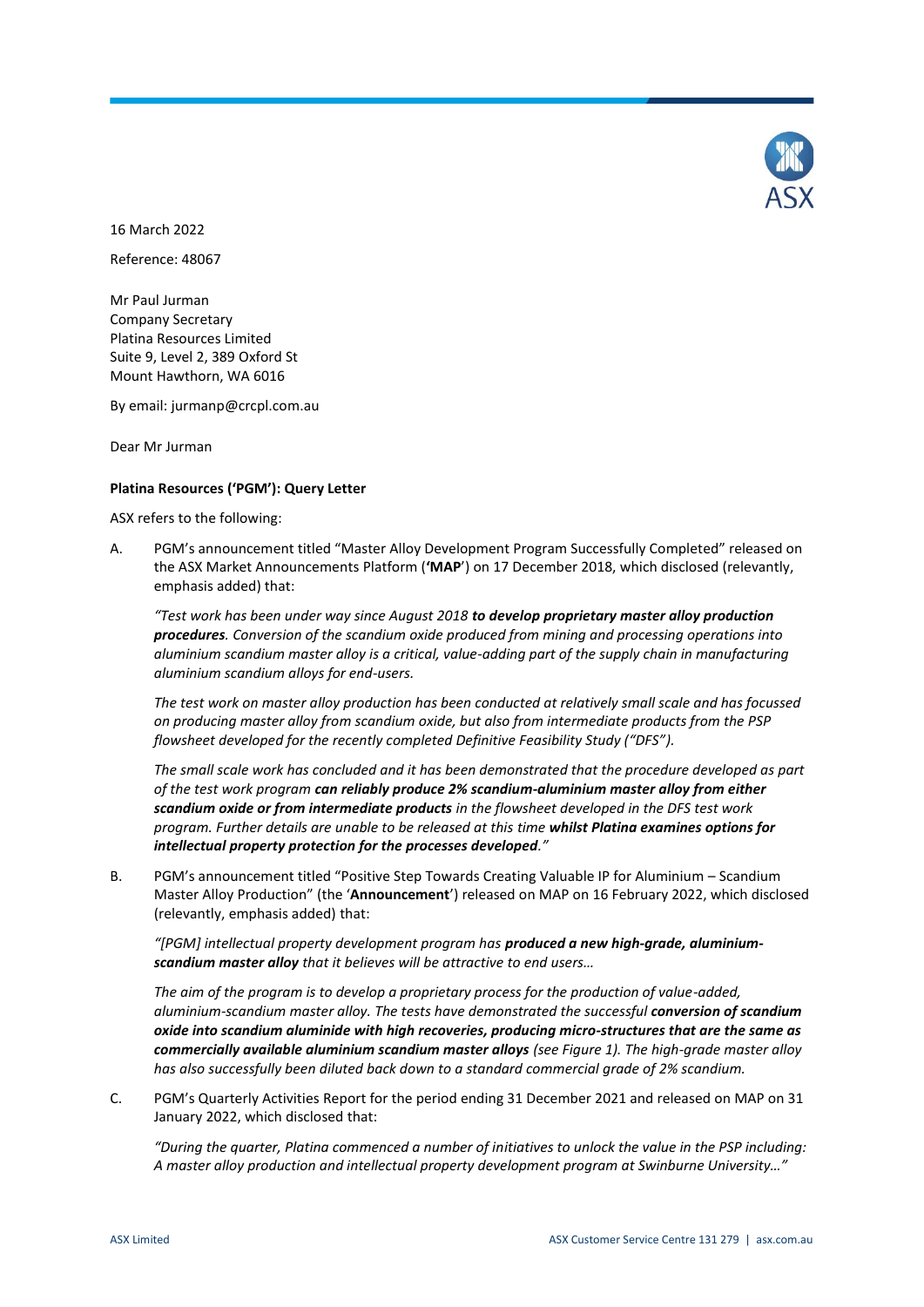- D. PGM's response to ASX's letter dated 4 March 2022, which was not published on MAP. In this response, PGM stated (relevantly):
	- i. *"In 2018, PGM engaged Altrius Engineering Services ("Altrius") to create a process methodology for converting high-purity scandium oxide or scandium hydroxide produced from the Platina Scandium Project ("PSP") into master alloy for the manufacture of aluminium-scandium (AlSc") alloys. Altrius was solely owned and operated by Nigel Ricketts who was regarded as one of world's preeminent scandium metallurgists."*
	- ii. *"However, Nigel Ricketts tragically suffered a fatal heart attack in mid-2019 and Platina was unable to recover its samples or any additional notes relating to the test work or proposed intellectual property protection.*

*As a result of losing Altrius as a technical partner, capital constraints and Covid-19 restrictions, the master alloy development program was put on hold."*

- iii. *"In mid-2021, major global mining companies Rio Tinto and Rusal, who have major global aluminium business units, each announced plans to enter into the scandium market focused on AlSc alloy development. Based on this renewed interest in scandium, Platina commissioned CM Group to undertake a scandium market study to explore for market opportunities and potential industry players that could be aligned with the PSP."*
- iv. *"In parallel to this program, Platina joined a consortium in a PhD project at Swinburne University of Technology ("SUT") investigating the fundamental processes of reduction of rare earth elements, including scandium, in metal alloy reactions in 2021. This project has just commenced and will be the subject of academic publications during its 3-year timeframe. It is expected that this research will clarify mechanisms underlying the process to create AlSc master alloys."*
- E. Listing Rule 3.1, which requires a listed entity to immediately give ASX any information concerning it that a reasonable person would expect to have a material effect on the price or value of the entity's securities.
- F. Section 4.15 of Guidance Note 8, which states that:

*"Wherever possible, an announcement under Listing Rule 3.1 should contain sufficient detail for investors or their professional advisers to understand its ramifications and to assess its impact on the price or value of the entity's securities."*

G. Listed@ASX Compliance Update no.  $11/21$ ,<sup>1</sup> which provides further guidance on the announcement of patent applications. Of particular relevance:

*"If a listed entity wishes to update the market on the status of a patent application prior to its grant then it should do so in its quarterly reports or other periodic disclosure. Stand-alone announcements concerning such applications, whether marked "price-sensitive" or not, are likely to result in further action from ASX (which may include the announcement being rejected or ASX sending a query letter requiring the entity to justify why it considers it to have been appropriate to release the announcement on MAP)."*

## **Request for information**

Having regard to the above, ASX asks PGM to respond separately to each of the following questions and requests for information:

 $\overline{a}$ <sup>1</sup> <https://www2.asx.com.au/content/dam/asx/documents/listings/compliance-updates/2021/listed-compliance-update-december-2021.pdf>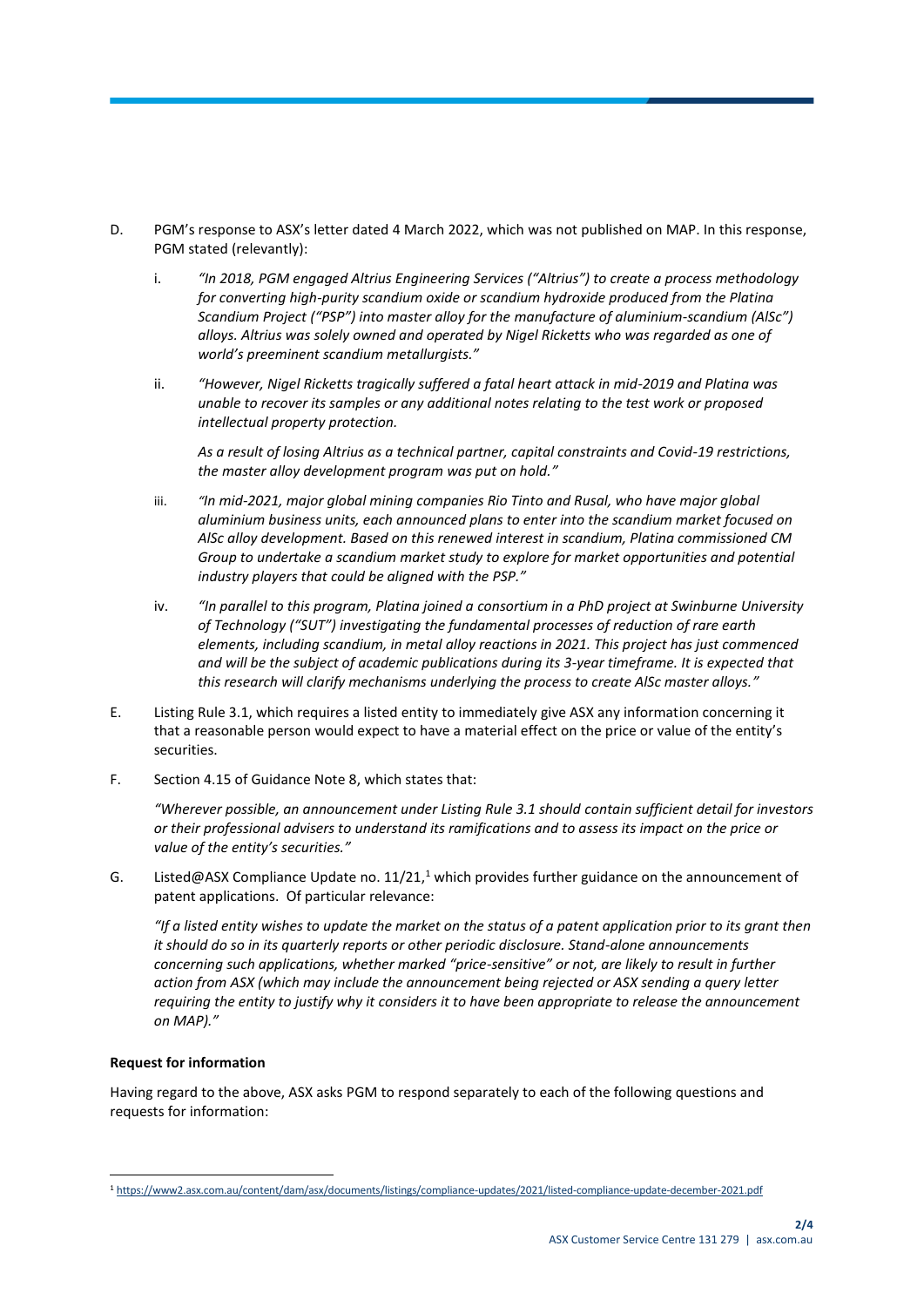- 1. ASX observes that the progress made under the development program described in paragrap[h A](#page-2-0) appears to have largely been lost and PGM had to abandon its plans to seek intellectual property protection. Does PGM consider the loss of the progress made under the development program to be material to PGM?
- 2. If the answer to question 1 is "yes", please identify the specific announcement(s) on MAP disclosing this. If no announcement was made, please provide the basis for PGM's view that the decision not to disclose this information was compliant with Listing Rule 3.1.
- 3. If the answer to question 1 is "no", please explain the basis for this view, commenting specifically on why PGM appears to consider the commencement of these development programs to be material, but not the loss of materials and output from the program.
- 4. ASX observes that the Announcement (paragrap[h B\)](#page-2-1) makes no reference to formalising, or commencing to formalise, intellectual property protection, is PGM of the view that the information contained in the Announcement is information material enough to be given to ASX under Listing Rule 3.1.?
- 5. Do the developments referred to in the Announcement currently:
	- 5.1 confer PGM with any enforceable and exclusive rights?
	- 5.2 have any material impact on any material agreements between PGM and any third parties?
	- 5.3 represent an asset that is reflected on PGM's balance sheet? If so, please provide details.
- 6. Is the program described in the Announcement distinct from PGM's initiative with Swinburne University of Technology (as described in paragrap[h C\)](#page-2-2)? If so, please provide further details on any differences and PGM's entitlement to any intellectual property developed from the Swinburne University of Technology initiative.
- 7. Please confirm that PGM is complying with the Listing Rules and, in particular, Listing Rule 3.1.
- 8. Please confirm that PGM's responses to the questions above have been authorised and approved in accordance with its published continuous disclosure policy or otherwise by its board or an officer of PGM with delegated authority from the board to respond to ASX on disclosure matters.

## **When and where to send your response**

This request is made under Listing Rule 18.7. Your response is required as soon as reasonably possible and, in any event, by no later than **9:30 AM AEDT Tuesday, 22 March 2022**. You should note that if the information requested by this letter is information required to be given to ASX under Listing Rule 3.1 and it does not fall within the exceptions mentioned in Listing Rule 3.1A, PGM's obligation is to disclose the information 'immediately'. This may require the information to be disclosed before the deadline set out in the previous paragraph and may require PGM to request a trading halt immediately.

Your response should be sent to me by e-mail at **ListingsComplianceSydney@asx.com.au**. It should not be sent directly to the ASX Market Announcements Office. This is to allow me to review your response to confirm that it is in a form appropriate for release to the market, before it is published on the ASX Market Announcements Platform.

## **Trading halt**

If you are unable to respond to this letter by the time specified above, you should discuss with us whether it is appropriate to request a trading halt in PGM's securities under Listing Rule 17.1. If you wish a trading halt, you must tell us:

the reasons for the trading halt;